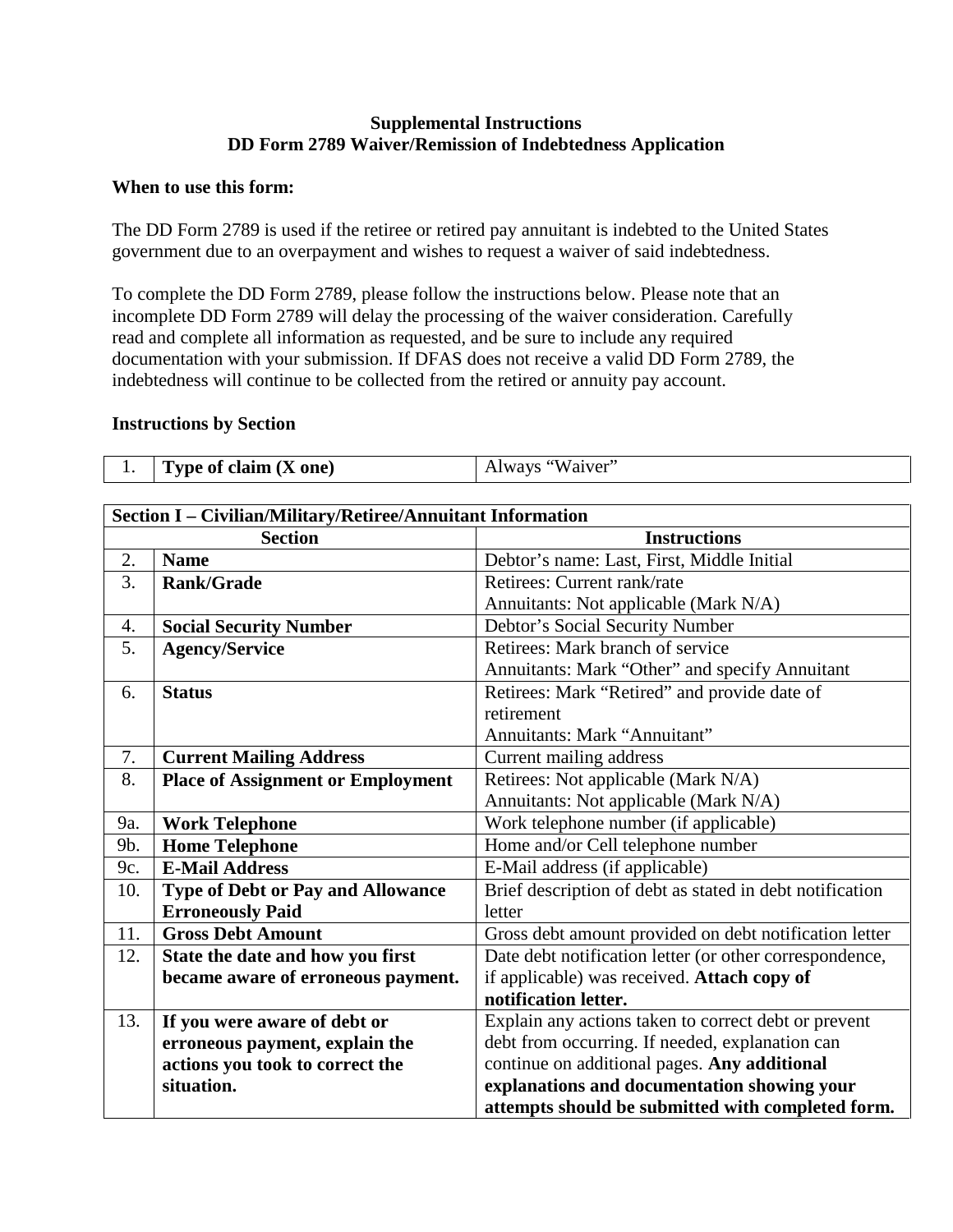| 14.  | <b>Reason for requesting</b>             | Explain why you think your waiver request should be      |
|------|------------------------------------------|----------------------------------------------------------|
|      | Waiver/Remission and why you feel it     | approved. Submit any additional documentation            |
|      | should be approved.                      | with completed form.                                     |
| 15.  | For annuitants, provide name, SSN,       | Retirees: Not Applicable (Mark N/A)                      |
|      | and date of deceased military            | Annuitants: State deceased spouse/sponsor's full name,   |
|      | member/sponsor.                          | SSN, and date of death.                                  |
| 16.  | Attach copies of all pertinent           | <b>Attach any supporting documentation from parts</b>    |
|      | documents.                               | #12 through 14                                           |
| 17a. | If Military or Civilian, did you receive | Retirees and Annuitants: Not Applicable                  |
|      | <b>Leave and Earning Statement(s)?</b>   |                                                          |
| 17b. | If Military or Civilian, did you         | Retirees and Annuitants: Not Applicable                  |
|      | request them on EMSS/MyPay?              |                                                          |
| 17c. | If Retiree or Annuitant, did you         | Retirees and Annuitants: Mark "Yes" if you received      |
|      | receive an Account Statement?            | an Account Statement regarding the debt. Mark "No" if    |
|      |                                          | you did not receive an Account Statement regarding the   |
|      |                                          | debt. If "Yes", attach a copy of the statement covering  |
|      |                                          | before, during, and after notification.                  |
| 17d. | If Retiree or Annuitant, did you         | Retirees and Annuitants: Mark "Yes" if you reviewed      |
|      | review them?                             | the Account Statement. Mark "No" if you did not          |
|      |                                          | review the Account Statement.                            |
| 18.  | Have you filed for a Correction of       | Retirees: Mark "Yes" if you have filed for a Correction  |
|      | <b>Military Records?</b>                 | to Military Record. Mark "No" if you have not filed for  |
|      |                                          | a Correction to Military Record. Annuitants: Not         |
|      |                                          | Applicable                                               |
| 19a. | <b>Signature</b>                         | Retirees and Annuitants: Sign form if you certify that   |
|      |                                          | your statements on this form are true and correct to the |
|      |                                          | best of your knowledge. An unsigned form is              |
|      |                                          | considered invalid, cannot be processes and will be      |
|      |                                          | returned.                                                |
| 19b. | <b>Job Title/Career Field</b>            | Retirees: Mark "Retired"                                 |
|      |                                          | Annuitants: Mark "Annuitant"                             |
| 19c. | <b>Date Signed</b>                       | Retirees and Annuitants: Mark date form was              |
|      |                                          | completed and signed. An undated form is considered      |
|      |                                          | invalid, cannot be processes and will be returned.       |

# **Parts 20 through 31 – Administrative Use Only**

## **RETIREES: Please return all documents to:**

Defense Finance and Accounting Service U.S. Military Retired Pay 8899 E 56th Street Indianapolis IN 46249-1200